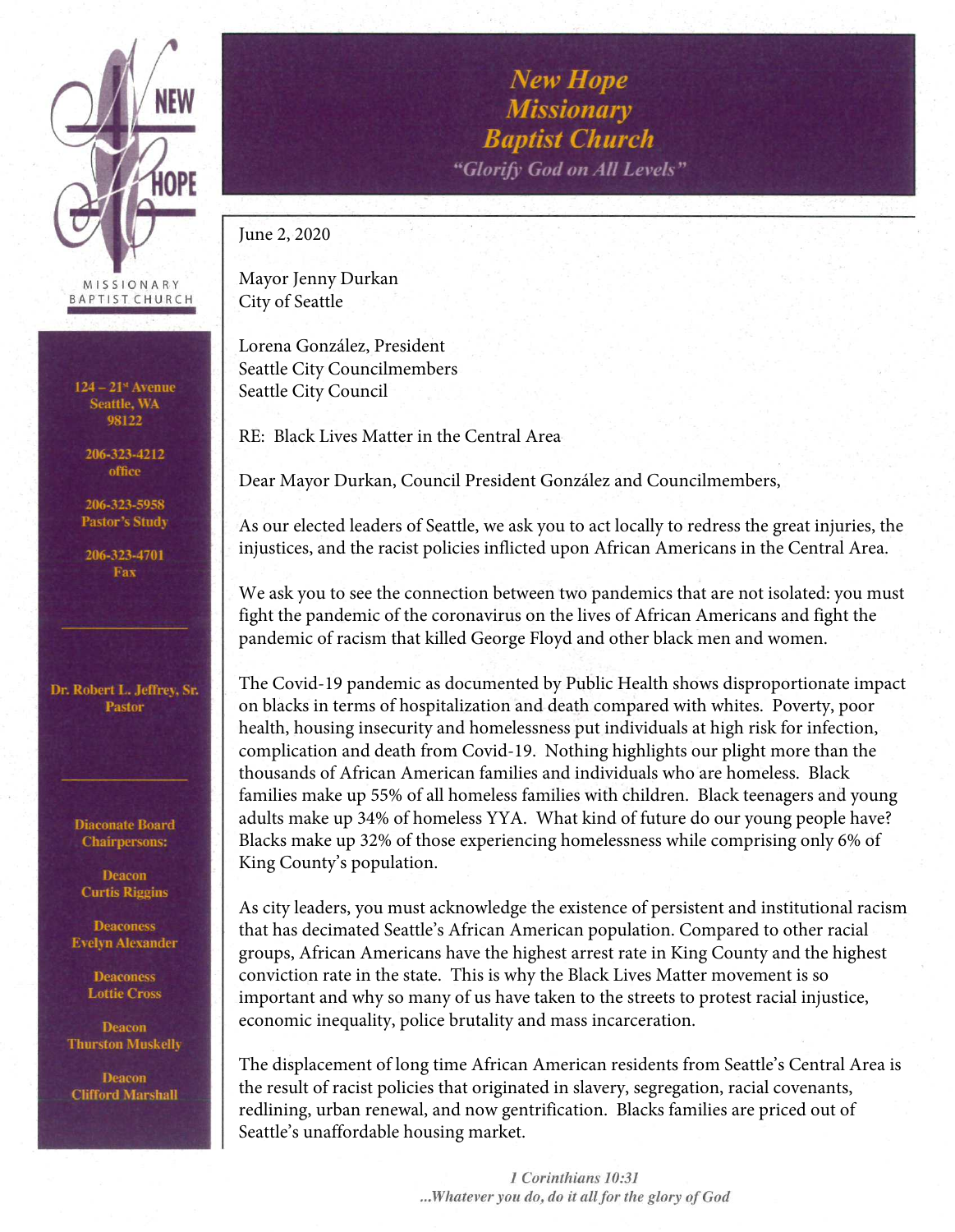The New Hope Baptist Church in cooperation with other historic churches in the Central Area want your support for a Central Area Housing Plan to build 1,000 new affordable apartments for existing residents of the Central Area. We also want to bring back households who have been displaced or forced to leave Seattle.

 In a city as progressive as Seattle, you too can honor the life of George Floyd and the many unsung heroes who fight for justice and an end to racism. You can change the trajectory and improve the lives of African Americans in Seattle. We ask you to implement these initiatives:

- 1. Central Area Housing Plan Create 1,000 new affordable apartments over three years for historic residents and those displaced from the Central Area. Launch this effort initially with the \$40 million raised from the sale of the Mercer Mega Block. Support African American churches and nonprofits who wish to build low-income and mixed-income housing.
- 2. Historic African American Churches The Mayor and Council should implement H.B. 1377 to permit churches to increase density on church-owned or controlled properties if they build low-income housing.
- 3. Homeless Housing Build 5,000 units of permanent supportive housing (PSH) as quickly as possible. Address racial disparity in housing programs.
- 4. Unsheltered Homelessness New Hope and Truevine Church are sponsors of True Hope Tiny House Village at 1714 E. Yesler Way. We see the successful outcomes of homeless families and individuals moving into permanent housing after short stays in tiny houses. We ask you to provide heated tiny houses to help 2,000 unsheltered homeless people survive. Set up 10 to 20 more tiny house villages on city, private and religious controlled land. Target people of color and underserved populations.
- 5. Pre-apprenticeship Training Enable YouthBuild, Seattle Vocational Institute, Sawhorse Revolution, Wood Technology Center, Urban League, and ANEW to train students, with a focus on students of color, in the construction field by building tiny houses.
- 6. Encampment Removals Stop the sweeps except in extremely limited situations to preserve life.
- 7. Progressive Tax Implement a progressive tax to raise a minimum of \$500 million per year to address the housing and homelessness crisis.